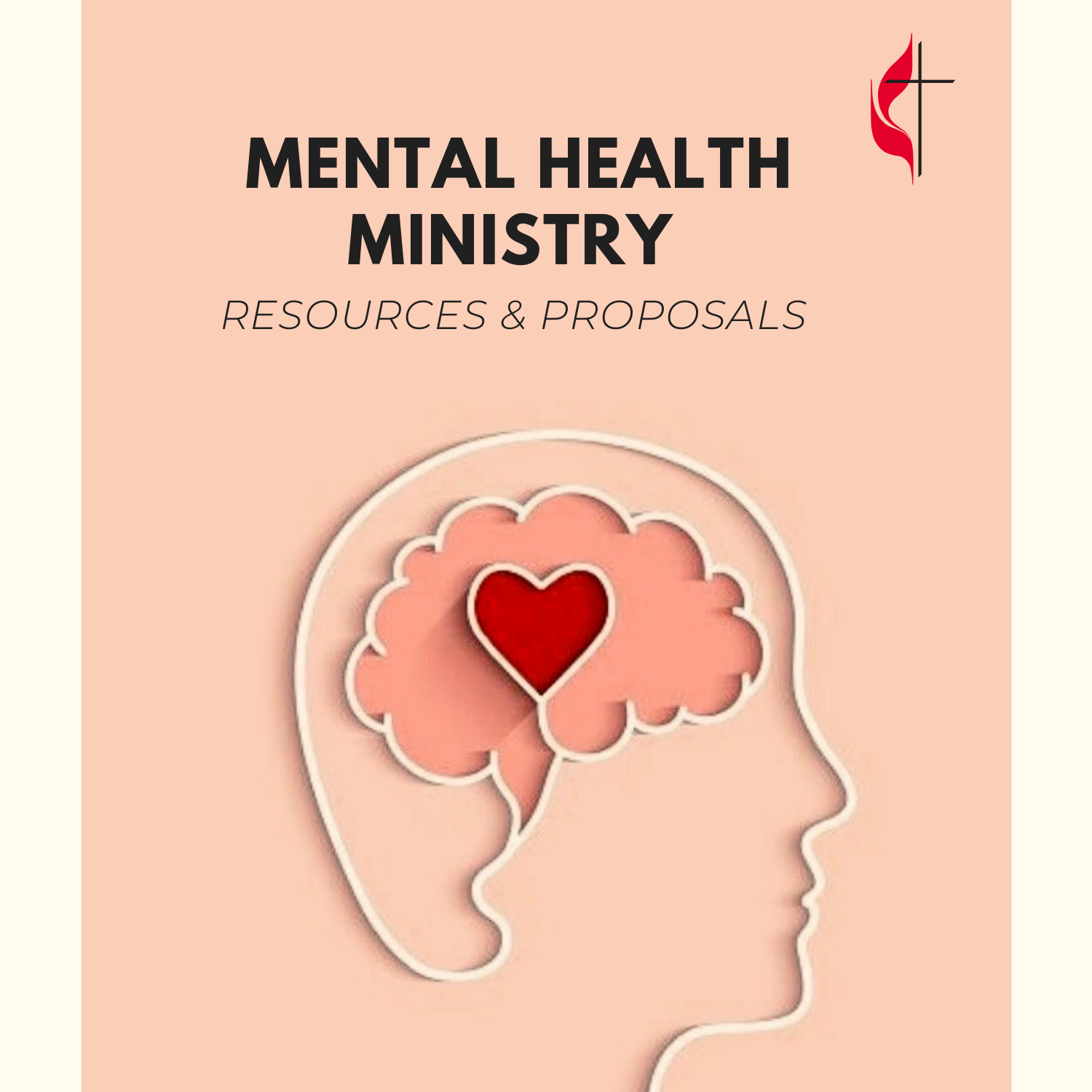# **Contents** Community Initiatives

Congregational Initiatives

Individual Practices

Helpful Resources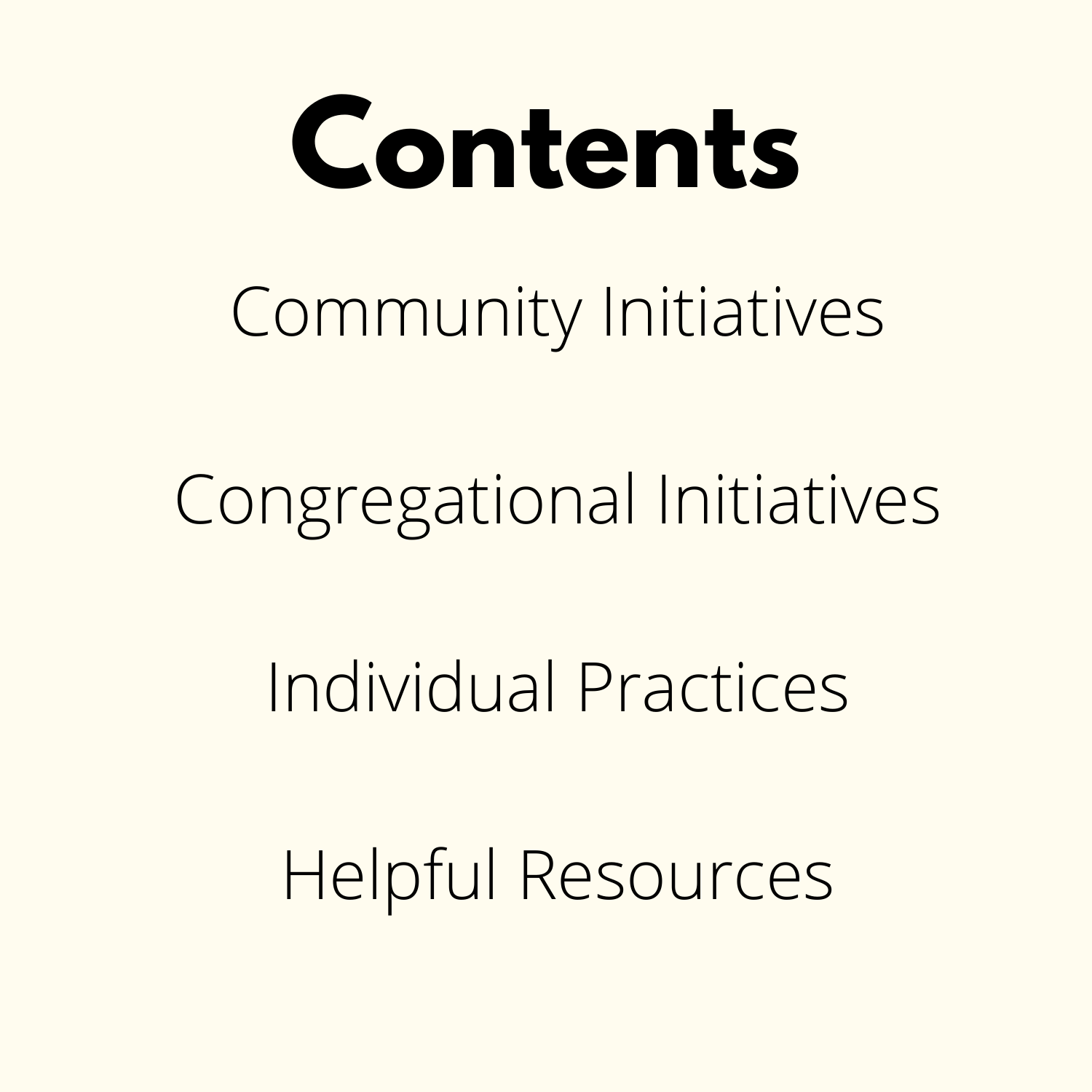### **What the Methodist Church Says:**

"The United Methodist Church pledges to foster policies that promote compassion, advocate for access to care, and eradicate stigma within the church and communities."

> Social Principles, ¶162.X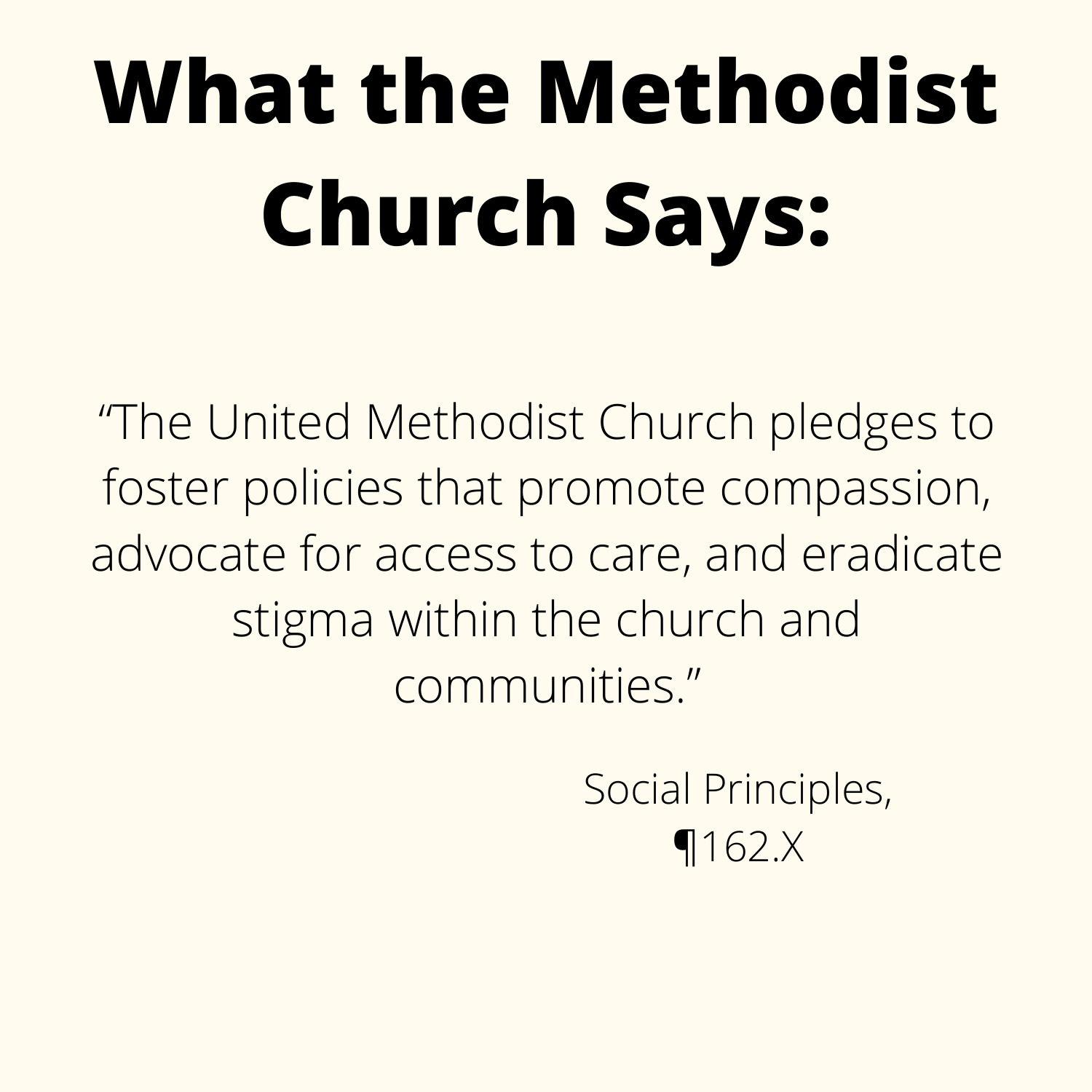# **Community-Wide Initiatives**

#### **Support ministries that are already in place.**

Ask mental health providers and non-profits in your community how your church can help.

Offer your facilities ( gyms, church playgrounds) for local agencies to use. Church playgrounds can be a neutral place for children in foster care to have arranged custodial visits.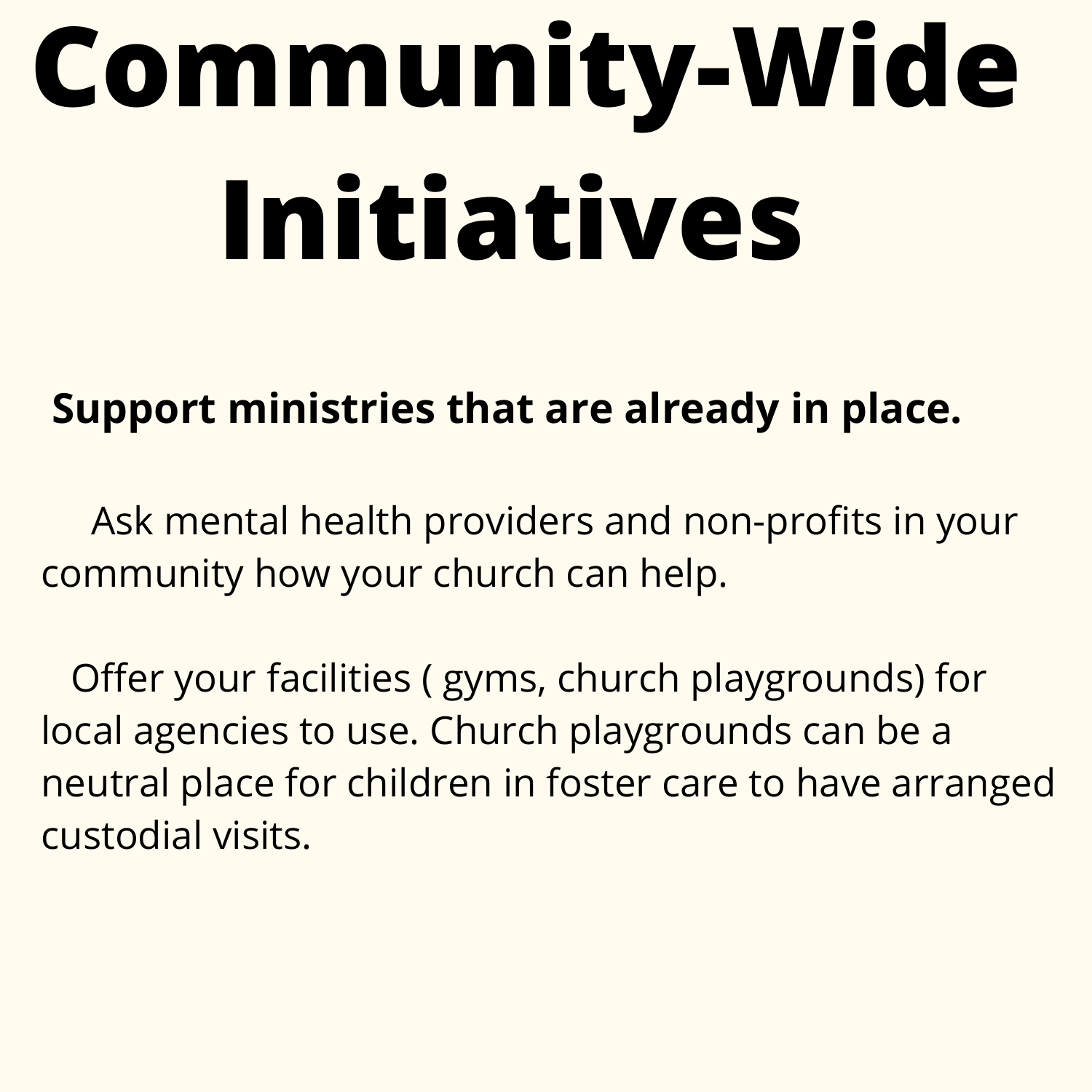# **Community-Wide Initiatives**

#### **Be an advocate.**

Arkansas ranks among the lowest states for mental health funding.

As a congregation, organize and advocate for more mental health resources on a state and local level.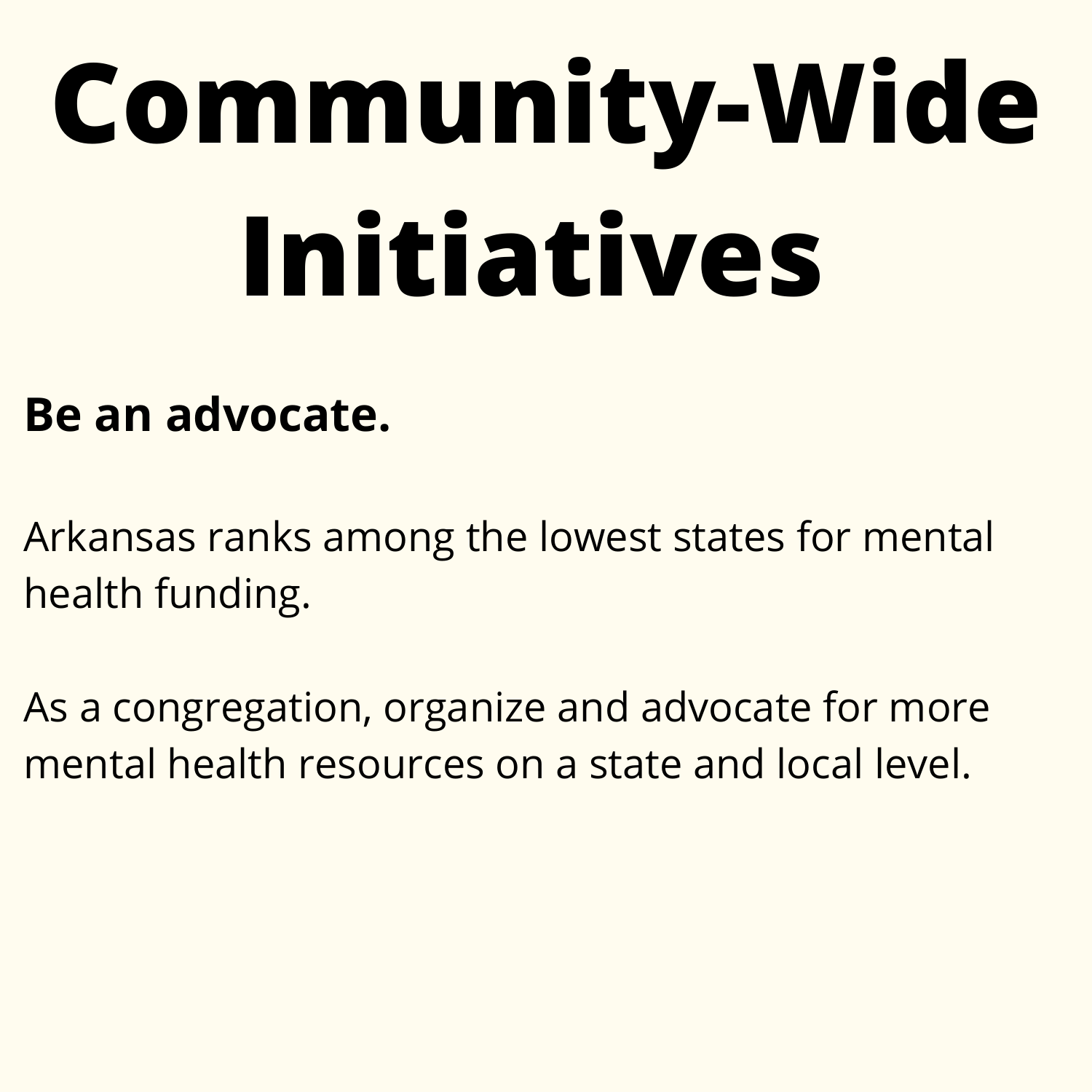#### **Utilize training resources for staff and church volunteers.**

Training programs such as "Mental Health First Aid" can help church leaders know the warning signs of a mental health emergency.

Knowledge about mental health first aid is especially important for volunteers working with children and youth. Specialized training can be utilized to understand how to interact with children and youth.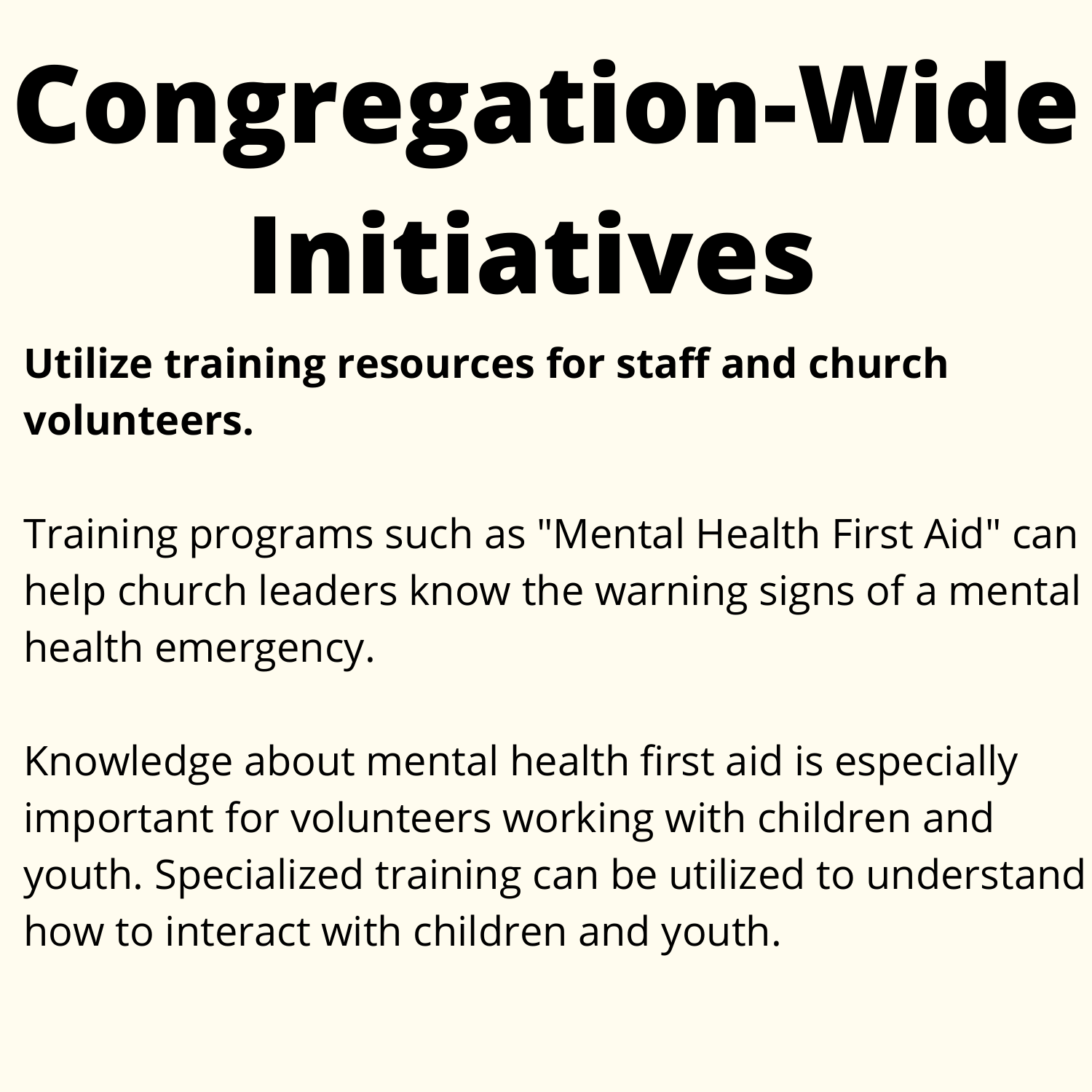#### **Implement dedicated ministries to mental health.**

One barrier to long-term mental health care is the cost of care.

Churches can create ministries to help make mental health care more accessible by offering uber rides to therapy appointments, providing stipends to pay for medicine and therapy services, and helping to provide childcare for parents to receive therapy.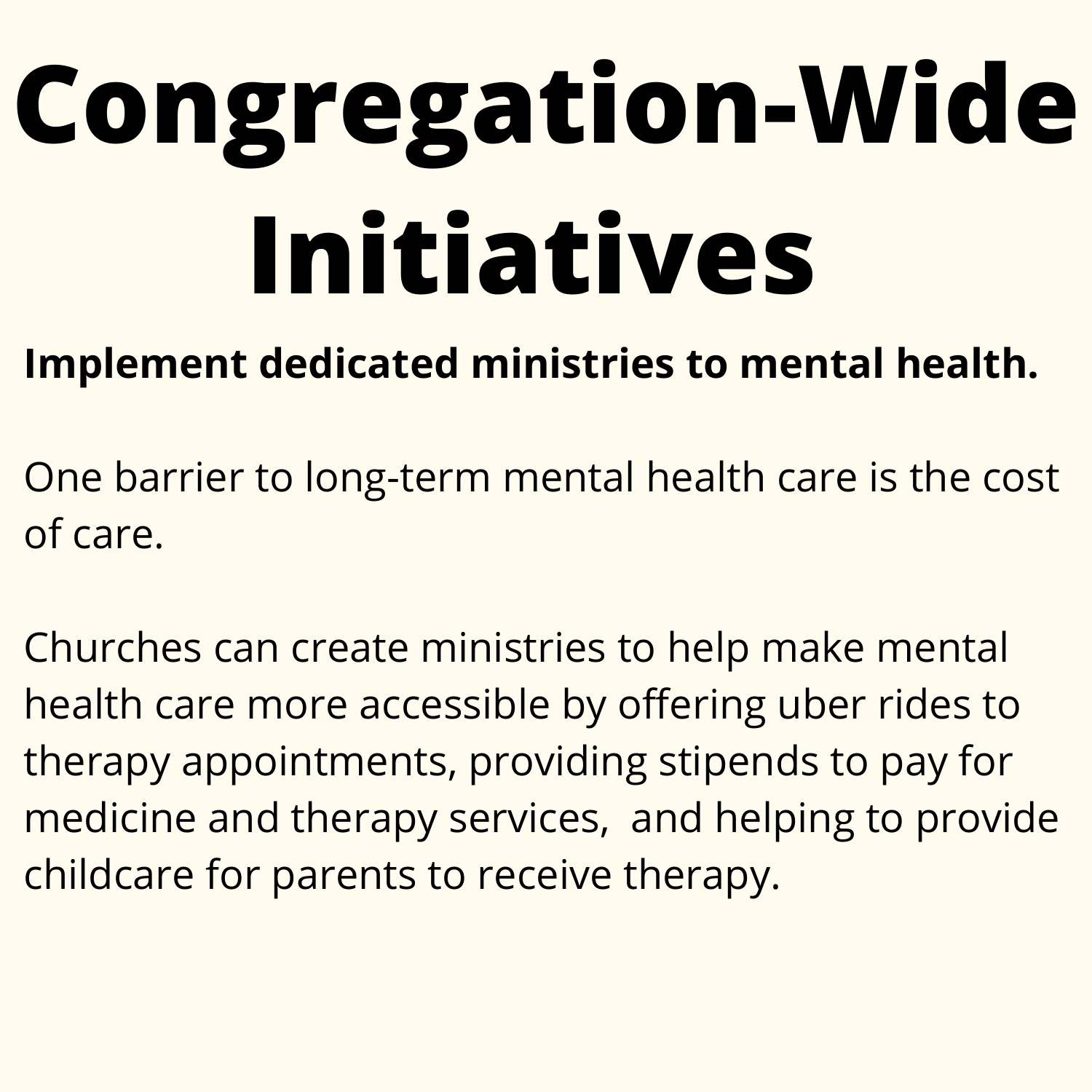#### **Be intentional with language and messages.**

One of the biggest challenges of mental health is the stigmas associated with receiving treatment and being diagnosed with a mental illness.

Churches can strive to use more inclusive vocabulary, and talk about mental health in sermons. Incorporating mental health in sermons helps to reduce stigmas and makes talking about mental health less taboo.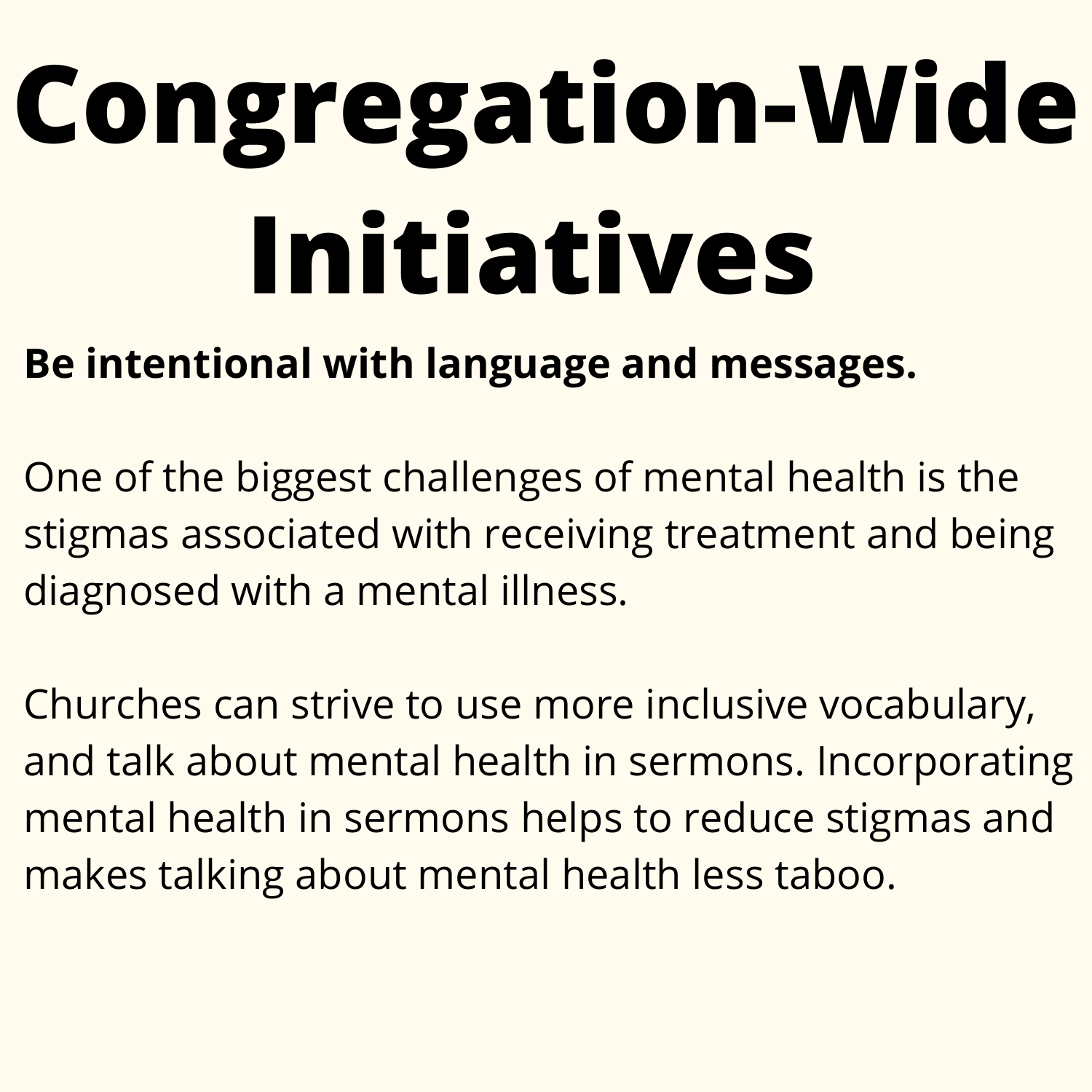#### **Be visible.**

Display mental health ministries and resources in church spaces and on media platforms.

Provide support for mental health care providers by promoting their events and occasionally providing lunch or meals to their workplace. Mental health providers are often overworked and underfunded. It is important for congregations to show appreciation to mental health providers.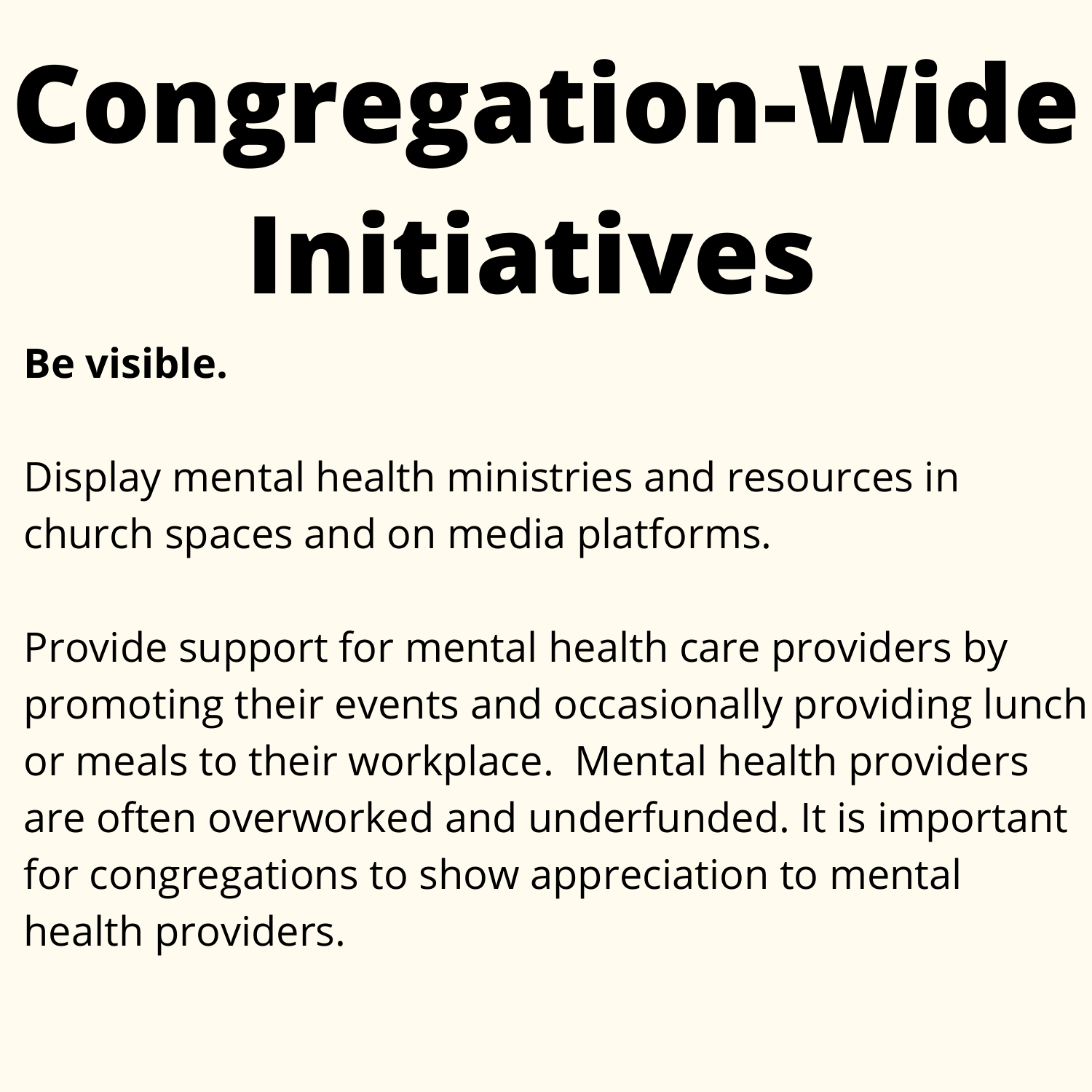# **Individual Level Practices**

#### **Be committed to learning.**

One will not become a mental health expert after one training or workshop. Church members should be committed to constantly learning about best practices and guidelines to support mental health ministries.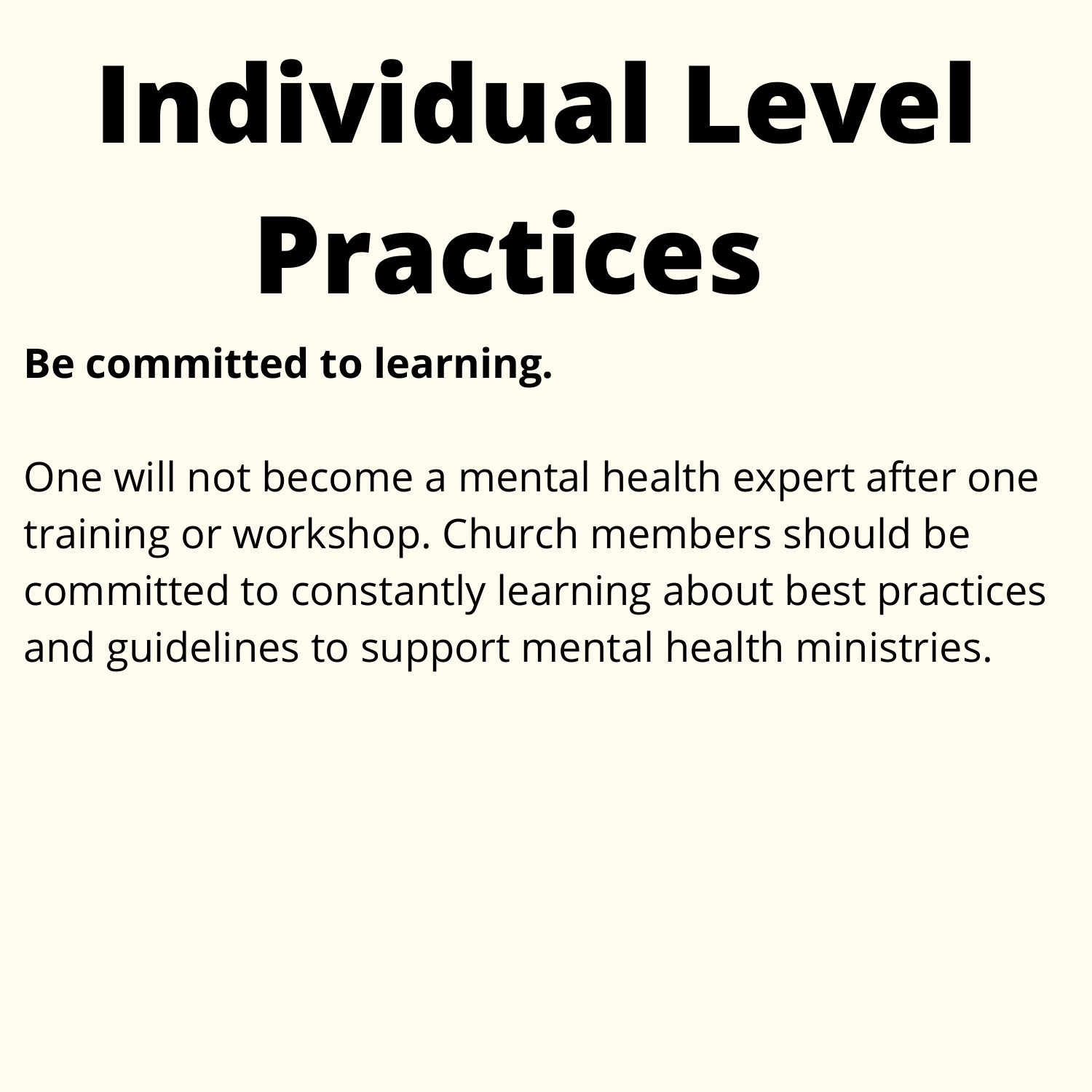# **Individual Level Practices**

#### **Know your limits and when to seek professionals.**

Although it is important to talk about mental health, it is equally important to know when to involve professionals. Lay servants and church leaders are not equipped to diagnose or treat a mental health emergency.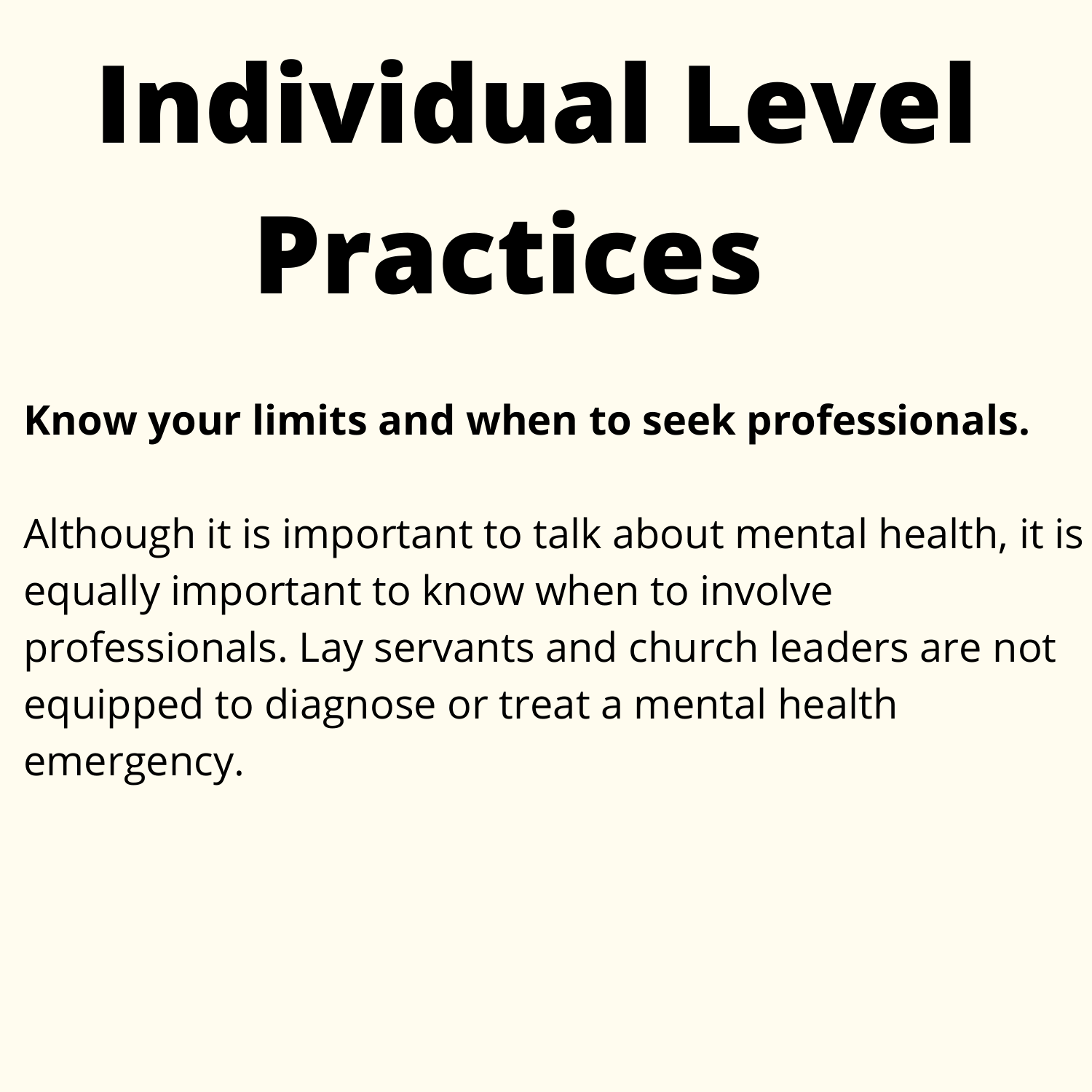# **Individual Level Practices**

#### **Host a small group.**

There are many useful Bible Studies and books on mental health practices such as setting boundaries and practicing mindfulness.

Smaller group studies allow for more personal discussion and can help foster brave space for others to share.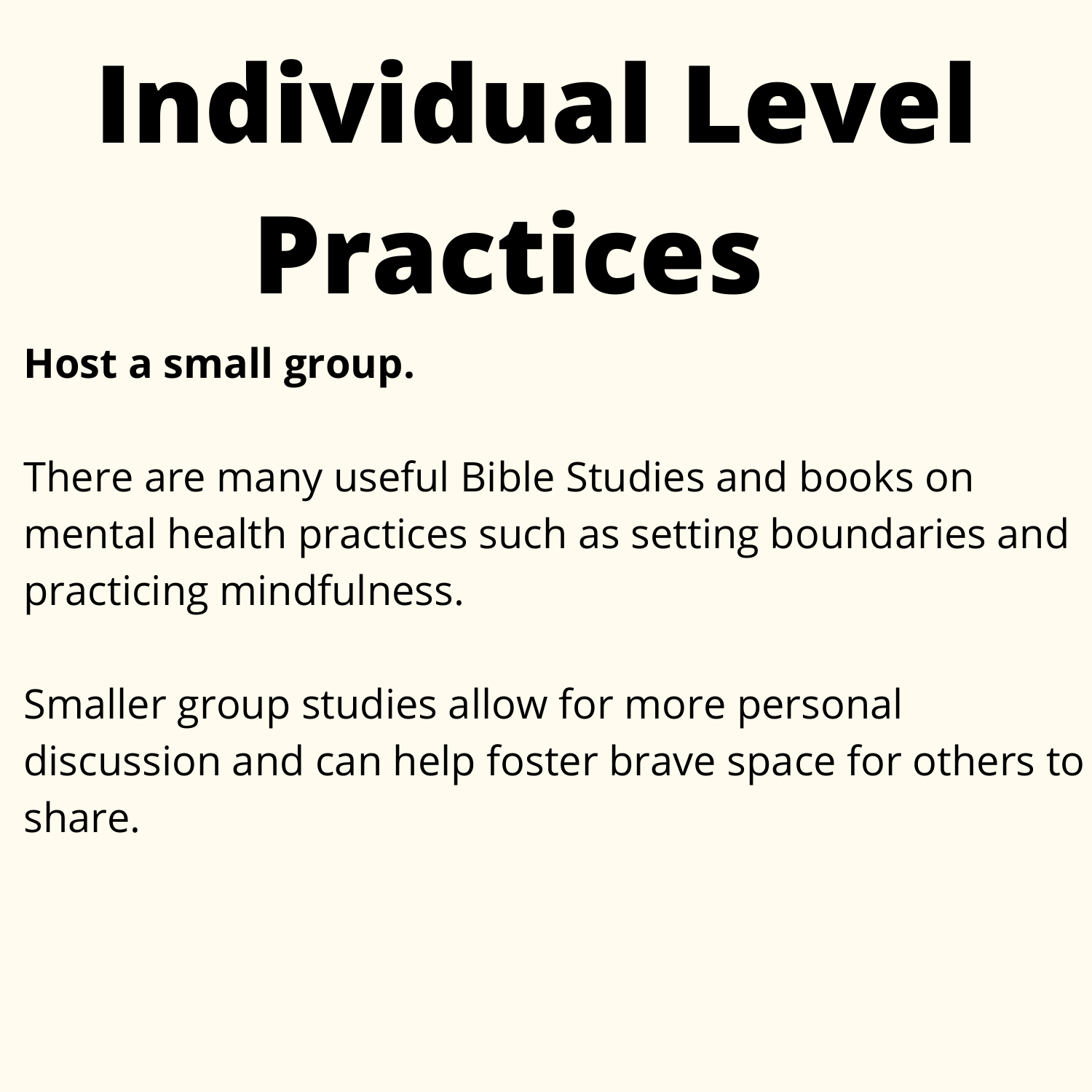### **Helpful Links**

- Methodist Family Health https://www.methodistfamily.org/
- National Alliance on Mental Illness Arkansas https://namiarkansas.org/
- Arkansas Community Mental Health Center Directory https://humanservices.arkansas.gov/wpcontent/uploads/CMHC\_Directory\_and\_Map\_02122020.pdf
- Arkansas Behavioral Health Planning & Advisory Council https://cdm16039.contentdm.oclc.org/digital/collection/p266101c oll7/id/35311/
- Lucie's Place https://www.luciesplace.org/